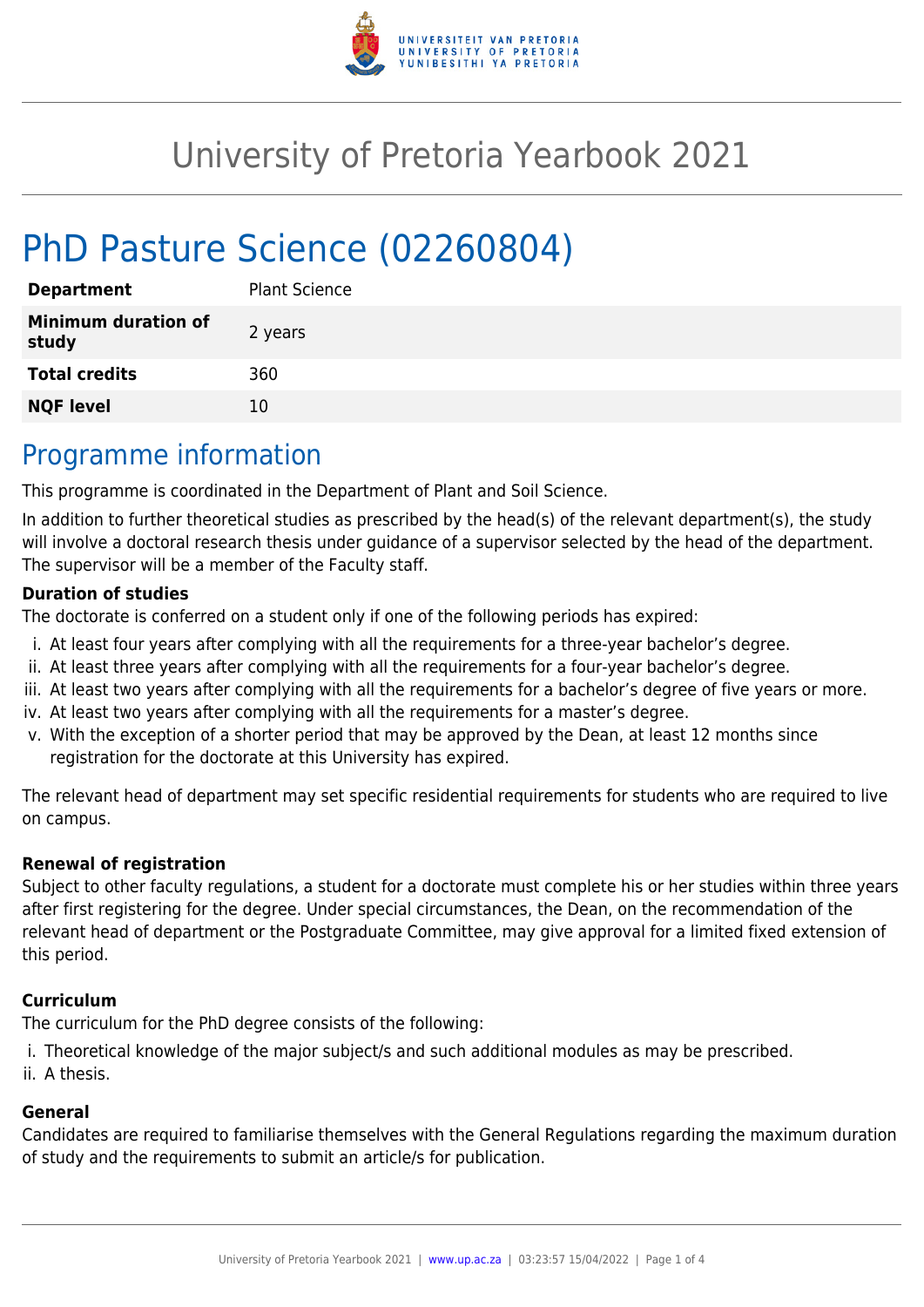

## Admission requirements

- 1. MScAgric (Animal Science) degree **or** MScAgric (Pasture Science) degree **or** relevant master's degree
- 2. At least 60% for the research component at master's level
- 3. Additional work/modules may be required in order to reach the desired level of competency

### Examinations and pass requirements

- i. Consult the General Regulations that apply to the calculation of marks.
- ii. In order to obtain the PhD degree the candidate must:
- pass the examinations and the prescribed modules, as determined in the study programme;
- pass the thesis; and
- pass the final examination on the thesis and general subject knowledge.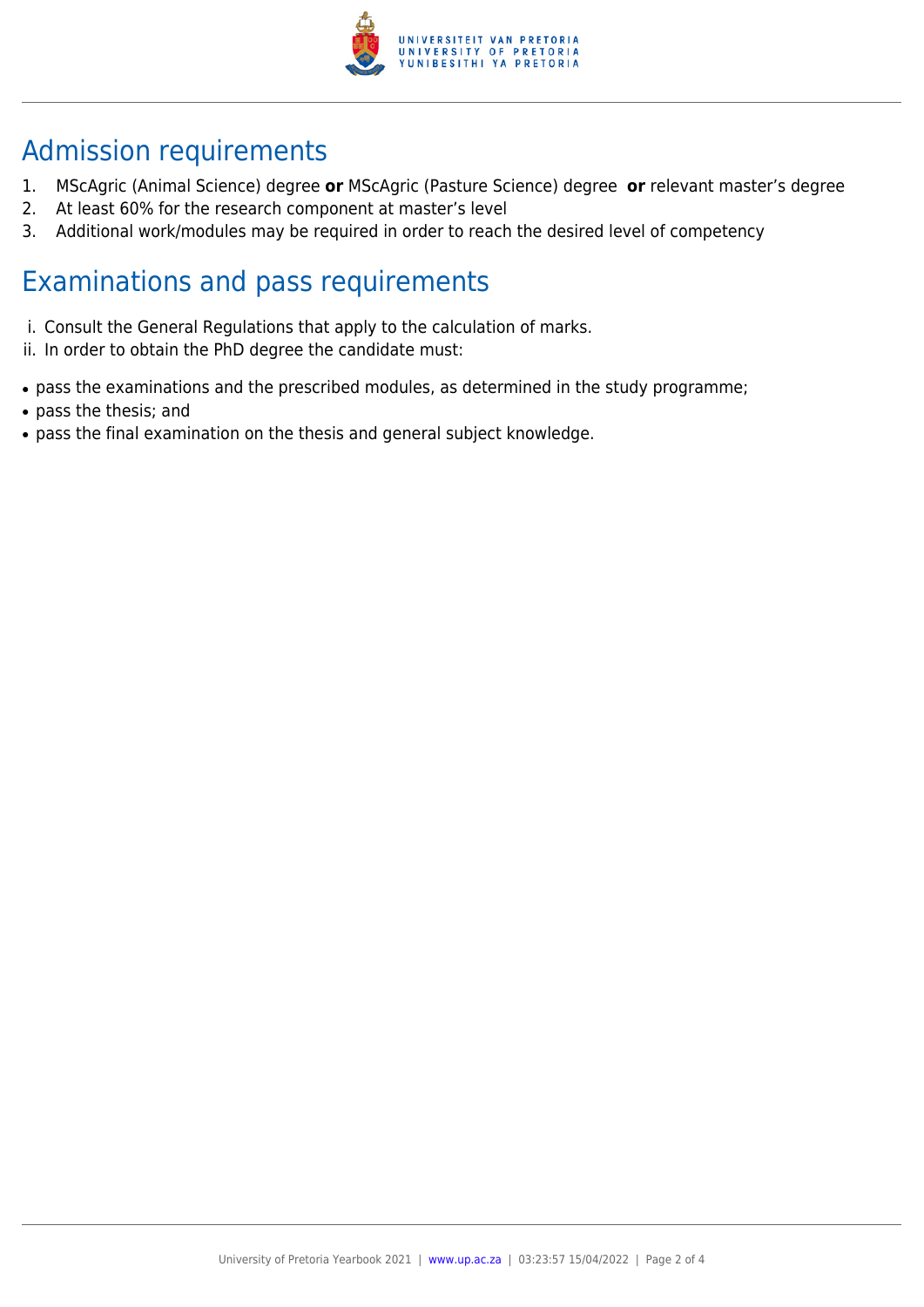

## Curriculum: Year 1

**Minimum credits: 360**

### **Core modules**

[Thesis: Pasture science 990](https://www.up.ac.za/faculty-of-education/yearbooks/2021/modules/view/WDE 990) (WDE 990) - Credits: 360.00